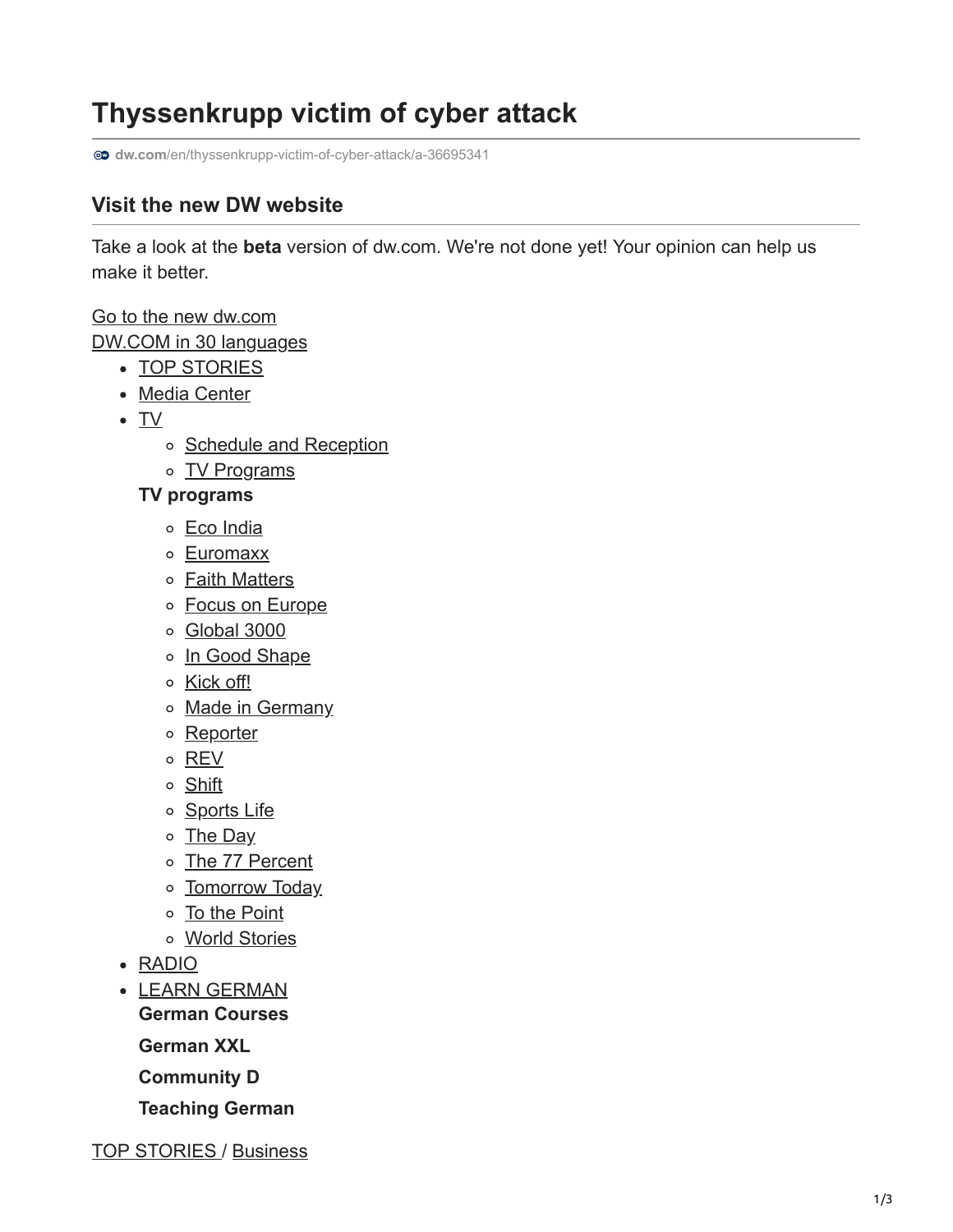## **Business**

Steel giant Thyssenkrupp of Germany has said it's become the target of hackers, with a massive cyber attack resulting in the stealing of technical trade secrets. The firm said it could not yet estimate the losses.



Technical trade secrets were stolen from the steel production and manufacturing plant design divisions of Thyssenkrupp in cyber attacks earlier this year, the company announced Thursday.

In breaches discovered by the firm's internal security team in April and traced back to February, hackers stole project data from a variety of divisions, Thyssenkrupp said while declining to explain why the company had not previously disclosed the attacks.

The [steelmaker](https://www.dw.com/en/thyssenkrupp-profit-squeezed-by-global-steel-glut/a-36502748) attributed the breaches to unnamed attackers in southeast Asia in what it said were "organized, highly professional hacker activities."

## **More to come?**

Cyber attacks on banks or retailers have become a frequent phenomenon globally, causing widespread consumer data breaches and mounting financial losses, but revelations of industrial espionage are still rare.

Thyssenkrupp's belated disclosure came just one week after an attack on nearly 1 million routers caused outages for Deutsche Telekom customers in Germany.

German business magazine "Wirtschaftswoche" reported the attacks on Thyssenkrupp hit sites in Europe, India, Argentina and the US.